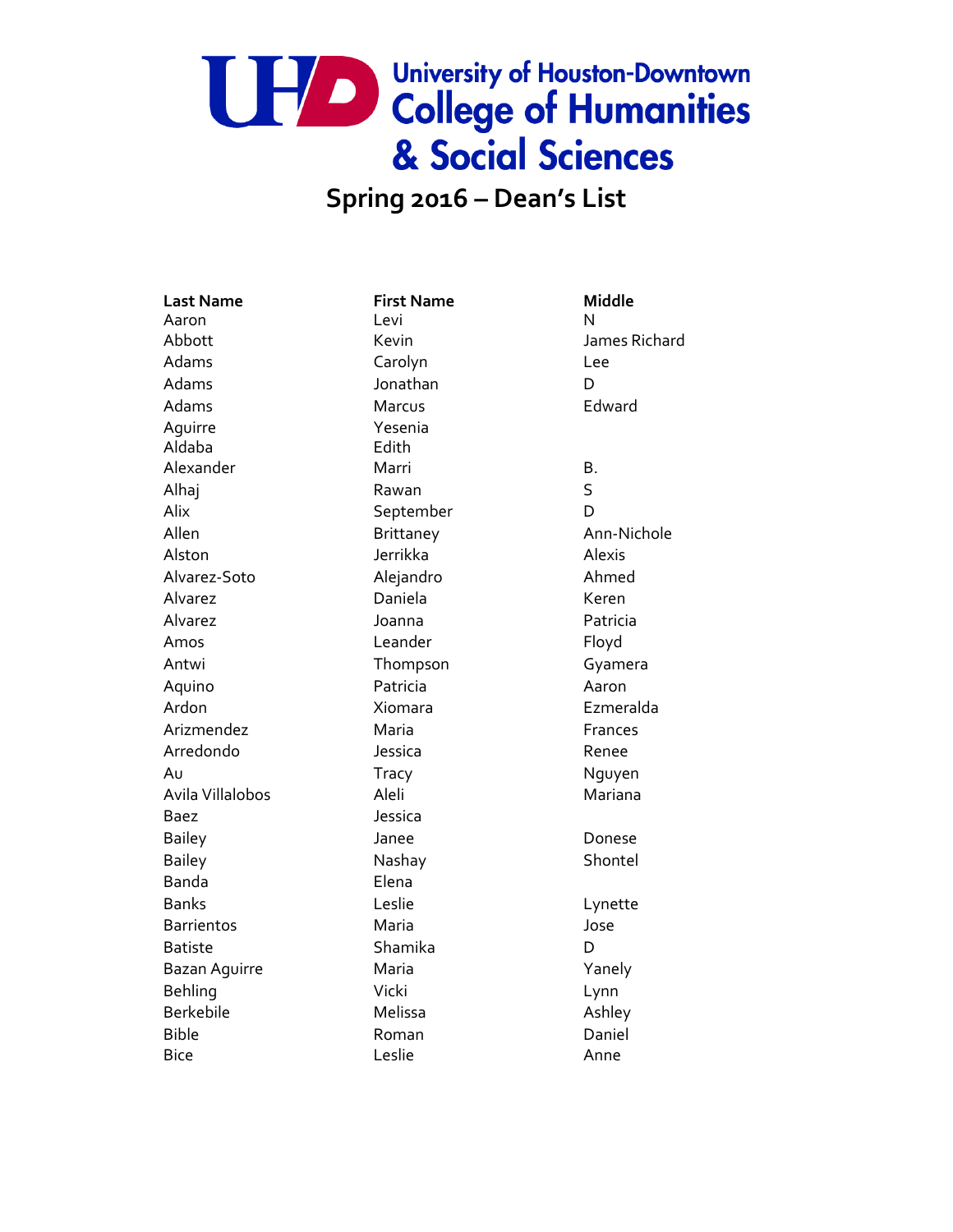#### **Spring 2016 – Dean's List**

Bradley **Ashley** Ashley **Lynae** Brown Bianca Rosemarie Brown Greer Antoinette Brown Monisha Burton **L** Jacqueline L Caamano Silvia L Camarena Lisa Lynn Campbell **Alisha** Alisha Michelle Campbell Elizabeth Rose Cant **Cant Carolina** Elena Carolina Cantu Jessica Marie Cardenas Evelyn Evelyn Yulieth Carlton Taylor Taylor Nicole Carrillo Monica Laura Carter Navodka Casas Vanessa Casey **Mariah** Mariah Ann Castillo Lozano Saul Castro Mariela Lisette Cavazos Cassandra Centeno Alexis Chapa **Ana** Ana **Ana** Nicole Chavez **Erick** Erick Scott Chevez Jennifer Marleni Clark Jonathan M Clark Lena Lena Shermayne Cleto Ruby Coleman Courtney Patrice Coleman Ena Collard Taylor Renee Compean Rebeca Condon Allana Suzanne Cook Laure Corona Ahumada Hana Corrales Ramirez Gloria Y Cravens William William Rutherford Cruz **Maria** Maria **Elena**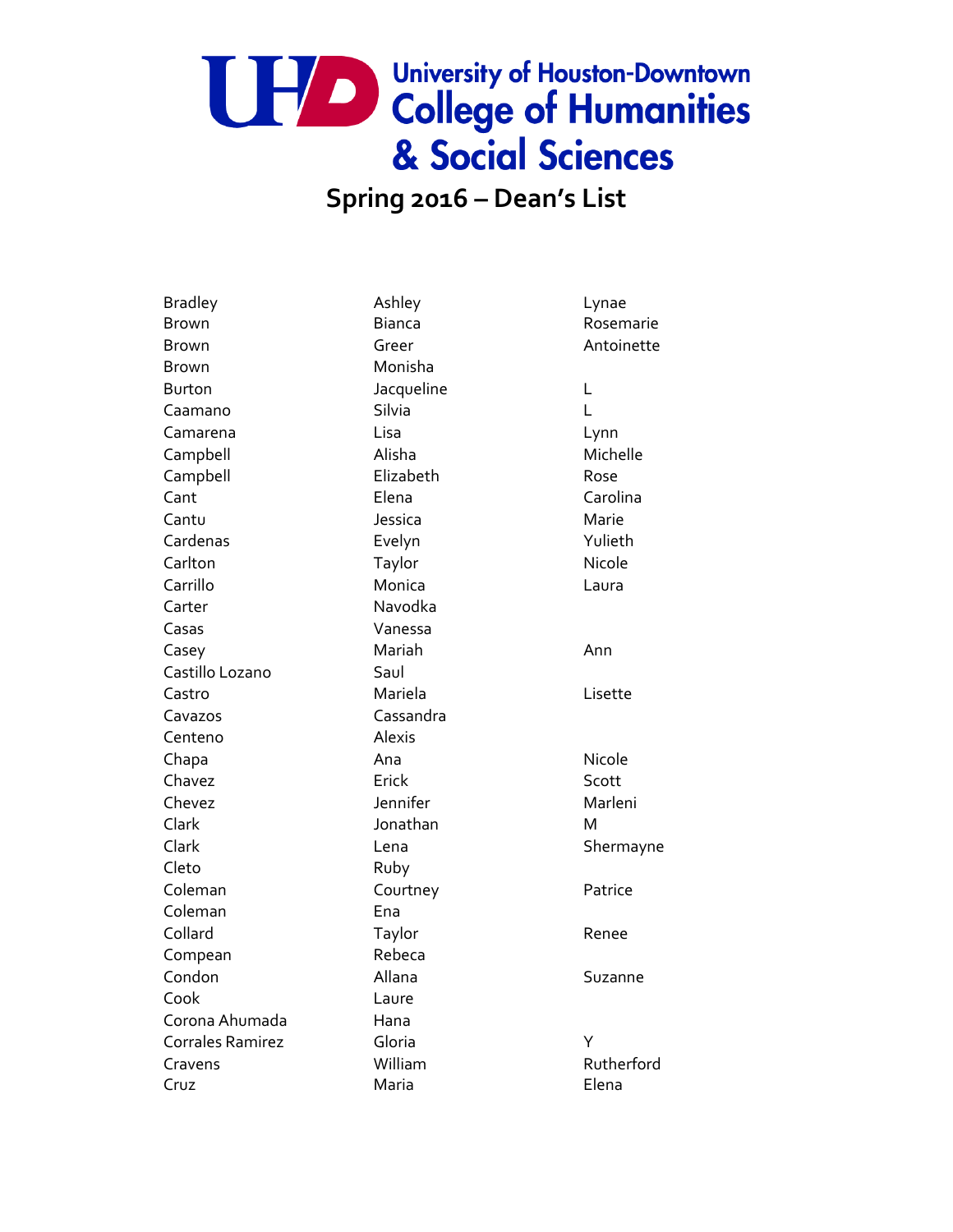## UPA De University of Houston-Downtown & Social Sciences

#### **Spring 2016 – Dean's List**

Cruz Stephanie Curtis Austin M Cykala **Loredana** Alexia Dai **Maria** Maria di Jane Davis Chelsea Lee Davis **Davis** Pernell **Adonias** De La Cruz **Engracia** Engracia Cristina De La O Katy Katy Michelle Delgado **Francisco** Francisco Nicolas Dennis Demetrius Demetrius D Detiveaux Jacob Daniel Dia Aissata Dicken Taylor Taylor Mae Doan Vung Quang Dolphus Delralyn Jean Donalson Sonya Therrese Duenas Manuel Manuel Alejandro Eagle Monica Edwards Stephen Farrell Esteban Yannat Teresa Fain **Paige** L Faraji Zahra Feliciano Mamy Amy Jane Ferguson Ashley Ashley Schrell Figueroa Dulce Fishman Barbara E Flores Carlos Carlos Alexander Flores **Marcus** Marcus Ryan Fondel Kellie Brechelle Fontenet Consuella **Consuella** Renee Ford Backlyn Macklyn Renee' Franks **Brandy** Brandy **Rhaea** Freitag Michael Michael Allen Fuentes Janet Gafford Remy Remy Galindo Adela Josefa Gamez Yadira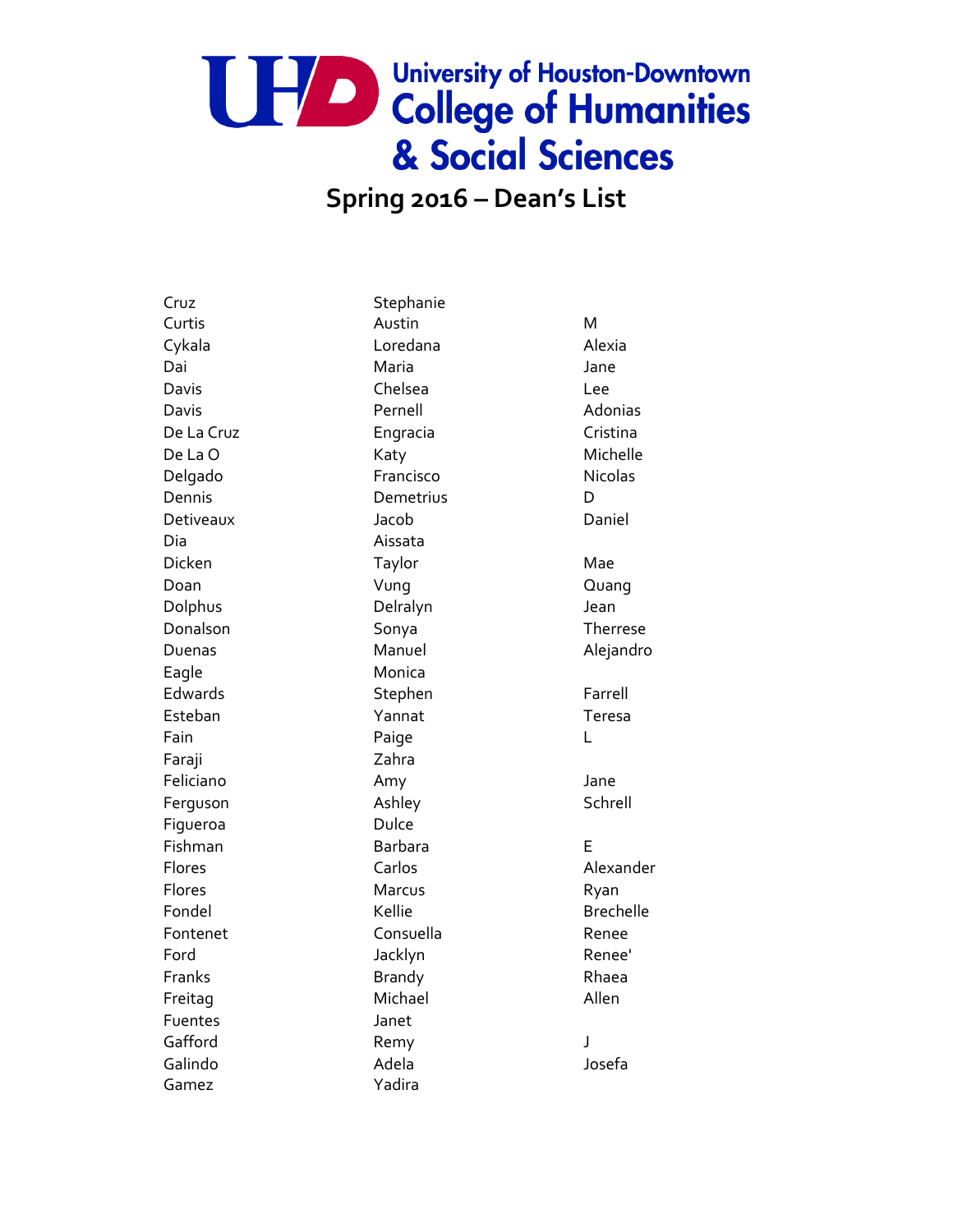#### **Spring 2016 – Dean's List**

Gammage Lillian Te'Rae Garcia Lopez **Evelyn** Evelyn **Yunery** Garcia-Alayon Yarian Garcia **Angel** Angel De Jesus Garcia **Arin** Arin Claire Garcia Cristal Garcia Jose Daniel Garcia **Natalie** Natalie **Annette** Garcia Sarah Elaine Gil Xochilt Priscilla Glenn Susann Susann Marie Gomez **Milson** Wilson **Aroldo** Gonzales Shannon Drew Gonzalez **Benita** Benita Cynthia Gonzalez Cassandra Gonzalez Mireya Goodwin Virginia Virginia Laurel Gray Sheneidra Allison Guerra Claudia Mirella Guerrero Marissa Guillen Abigai Guillory **Miranda** Gayle Gul Faryal Hale David J Hall Terrence Lamar Hawkins Cella Lorraine He Xianjing Helaire **Briana** Briana Rae Henderson Tiffany Times Ann Henderson Tonya Henry Darian Renae Hernandez Maria Maria Guadalupe Hernandez Raquel Herrick **Amanda** Renee Higgins Sheronda Gaynell Hnatek **Eda** Eda Marie

Gibbs Zechariah Charleston L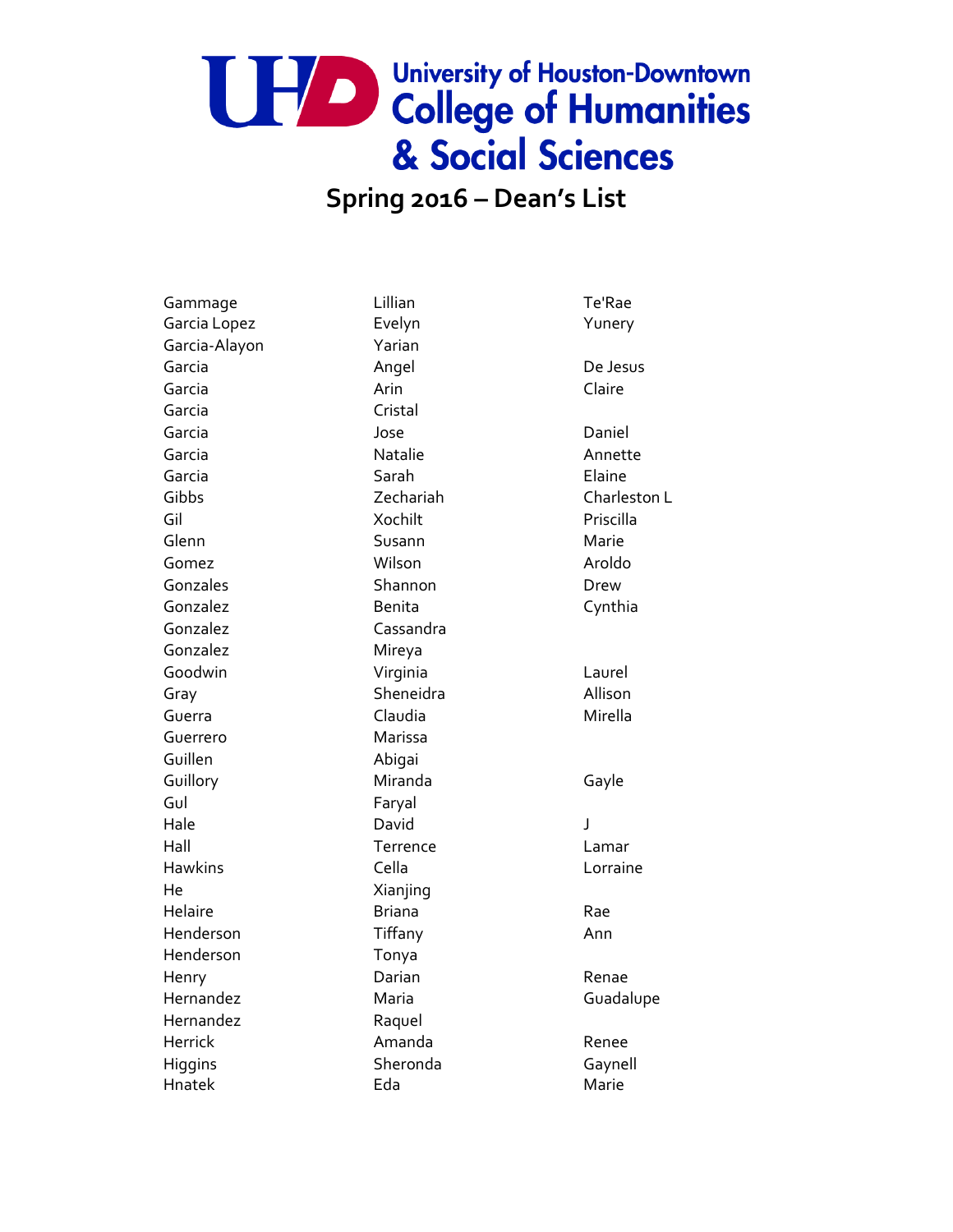#### **Spring 2016 – Dean's List**

Ingles **Nichole Eugena** Jasso Gisela Jimenez Jennifer Johnson James Kenneth Johnson Joshua Paul Johnson Kimberly Kimberly K Jones **Ansonia** Ansonia **Elouise** Jones Joy Jones Richard Jones Whitlea Kamae Savanah Ann King **Krystle Communist Communist Communist Communist Communist Communist Communist Communist Communist Communist Communist Communist Communist Communist Communist Communist Communist Communist Communist Communist Commun** Klein Rebekah Anne Laird Michelle Colleen Leon Jon'Triece La'Sha Liahut **Genessis** Genessis Polette Licona Jessica Llanas Margarita Lockett Charlayne Yolanda Lopez **Audrie** Marie Marie

Hooker **Reann** Reann Denise Hunter **Anita** Anita Mari Jardon Marta Luz Jasso Tanya Lizbett Jones **Tandy** Tandy **Nicole** Kawaja Tarick John Kuissi Simo Nobel Simo Le **Chan** Channel Alec Channel Channel Channel Channel Channel Channel Channel Channel Channel Channel Channel Ch Leach Sarah Sarah Rovtar

Huynh Jasmine Kassandra Jackson Lydia Catherine Johnson **Olivia Martinez** Karp Tracy Tracy Elizabeth Lacy Macknola Akwenabuye Macknola Lara **International Lara** Jennifer **Antonella** Lewis **Example 2018** Krystal Chronicle Lee'Sheal Livesey **Laura** Laura Martinez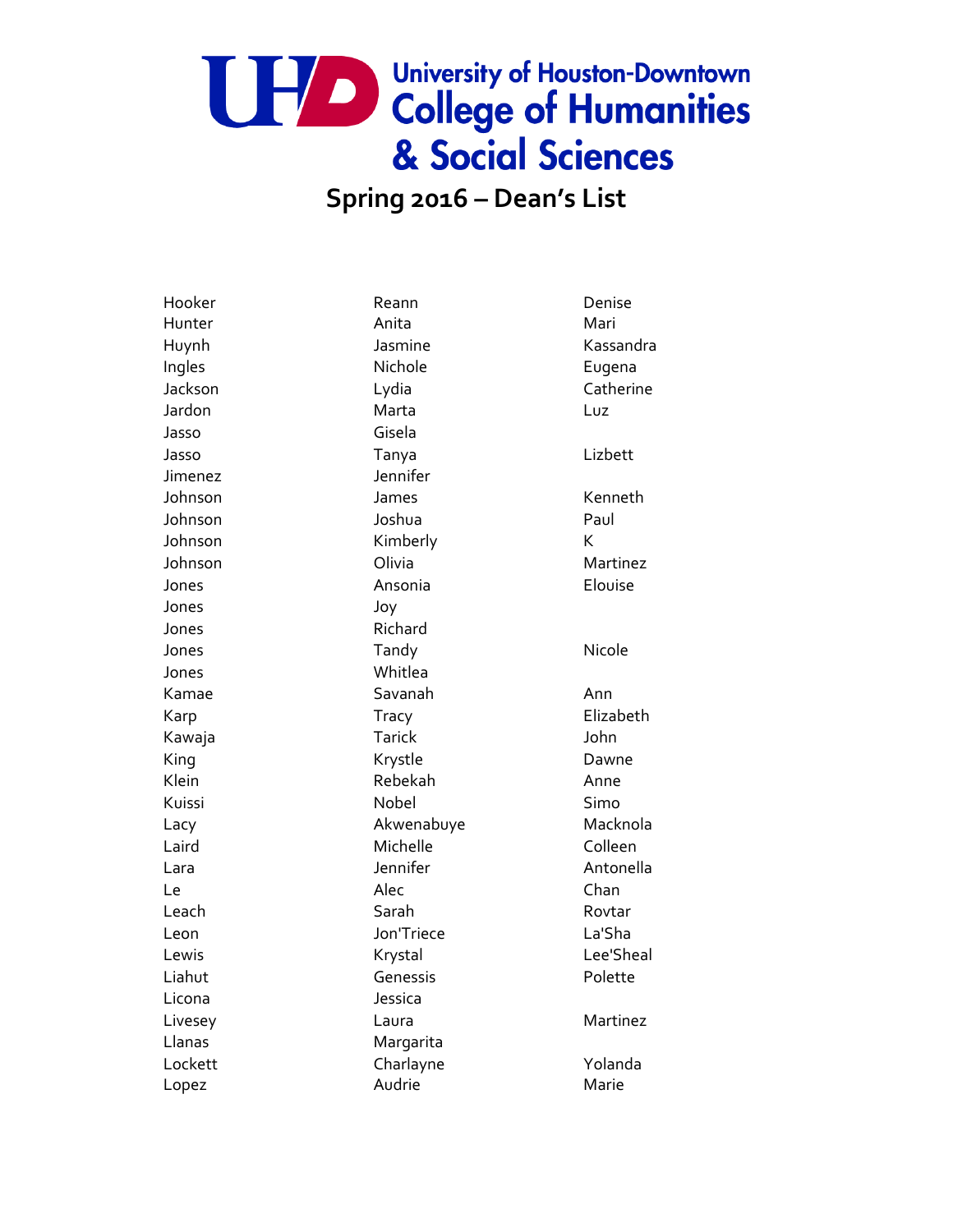#### **Spring 2016 – Dean's List**

Lopez Jennifer Lopez Shaira Joana Lovern Justin Lowry **Brian** Brian Carl Lugo-Velez Luis G Machacek Brittany Ciara Macqueen Paige Paige Alexandra Marquez **Lorena** Lorena Itzel Martin **Martin** Bridgette **Ardet** Martinez Alvarez **Cristina** Martinez Reyna Galleryy Callery Gallery Cucia Martinez Chelsea Marie Martinez Gina Gina Raquel Martinez Jorge Martinez Mayelli E Marty **Marty** Adrienne Mathews Jennifer Lee Mathis **C C C C C C C C C** McCall Ryan McCardell **Aaron** Aaron W McCarley **Bonita** Bonita McCarthy **Benjamin** Jeffrey McDaniel Micole Nicole McFarden Kimberly **Ann** Mcferran Darci Darci Lynn Medina Jessica Medina Medina Krystal M Melgar Jonny Josue Mendez Elvyn G Milburn Morgan Elizabeth Mills **Cameka** Camera Mae Mkwalo Asiphe Asiphe Ntandokazi Mkwalo Zizipho Masamkele Monsivais Tabitha Montanez Diana Diana Marcela Montena Janiece D Moore Marie Heather Marie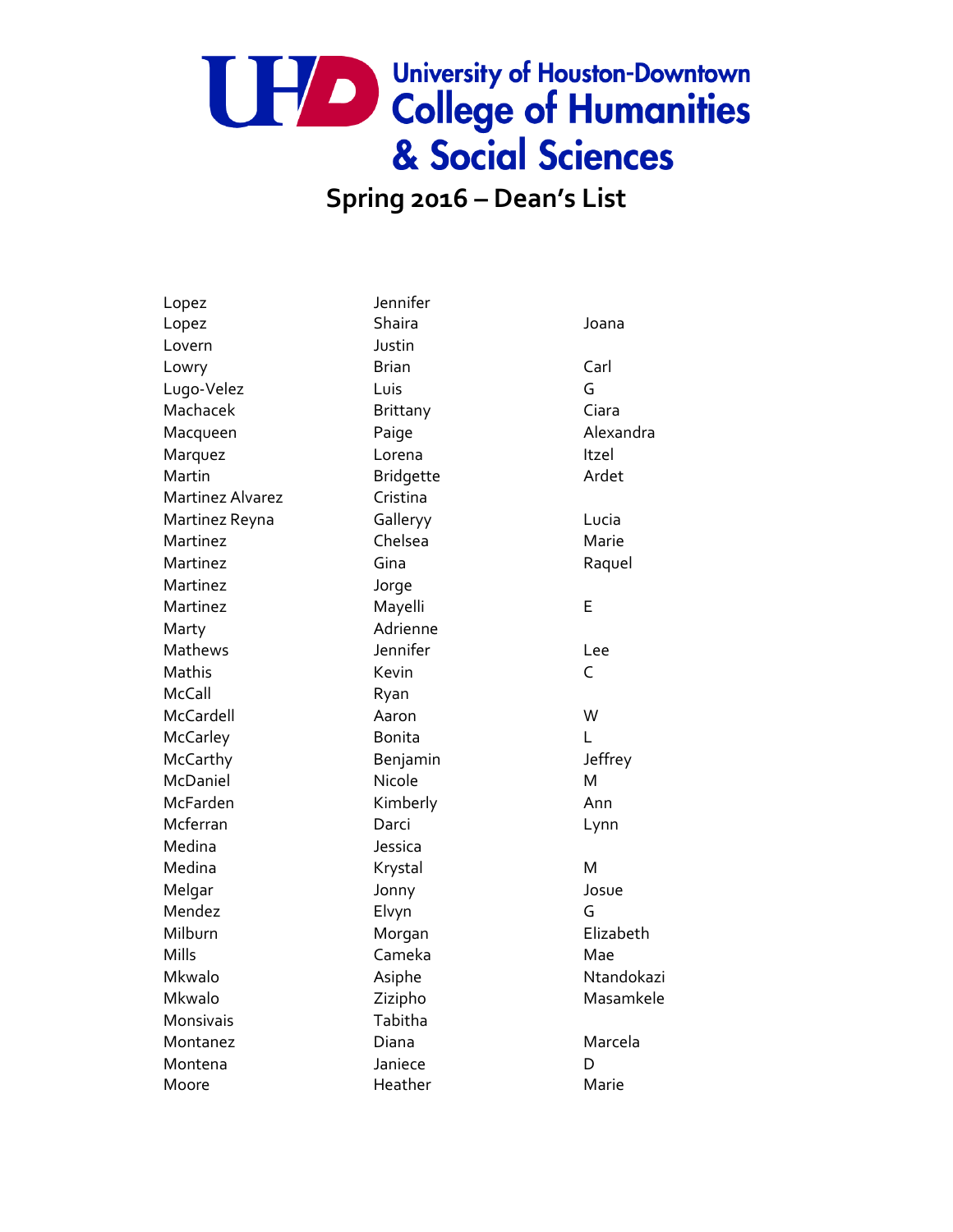### **Spring 2016 – Dean's List**

| Moore          | Kara            | Marie     |
|----------------|-----------------|-----------|
| Morgan         | Taneeca         |           |
| <b>Morris</b>  | Megan           | Renee'    |
| Moten          | Dante           |           |
| Mouton         | Precious        | Ashley    |
| Movaghar       | Christina       | Venos     |
| Nagorny        | Angelina        | M         |
| Navas          | Melissa         |           |
| Negrete        | Javier          |           |
| Ngo            | Nathan          | Hoang     |
| Nguyen         | Bien            | T         |
| Nguyen         | Linda           | Khanh     |
| Nieves         | Yolande         | Marie     |
| Nixon          | Nicole          | Ashli     |
| Nwokobia       | Nneka           | Symone    |
| Nyallay        | Mustapha        | Moiwai    |
| Oqude          | Windy           | M         |
| Okafor-James   | Marixa          |           |
| Orellana       | Monica          | N         |
| Ortega Munguia | Viridiana       |           |
| Ortiz          | Tania           |           |
| Osbey          | Orin            | Cornel    |
| Otero          | Maria           | Gladys    |
| Ovalle         | Cristina        | Annay     |
| Pacheco        | <b>Baltazar</b> |           |
| Paes           | Simone          |           |
| Palacio        | Paola           | A         |
| Partida        | Jose            | Angel     |
| Patterson      | Sarah           | Katherine |
| Peacock        | Paul            | Kenneth   |
| Pearson        | Victoria        | Layne     |
| Peel           | Shawn           | Michael   |
| Perez          | Diana           | Lilia     |
| Perez          | Kristina        |           |
| Perez          | Sonia           | Maria     |
| Peters         | Ashley          | Noel      |
| Peters         | Joseph          | Stuart    |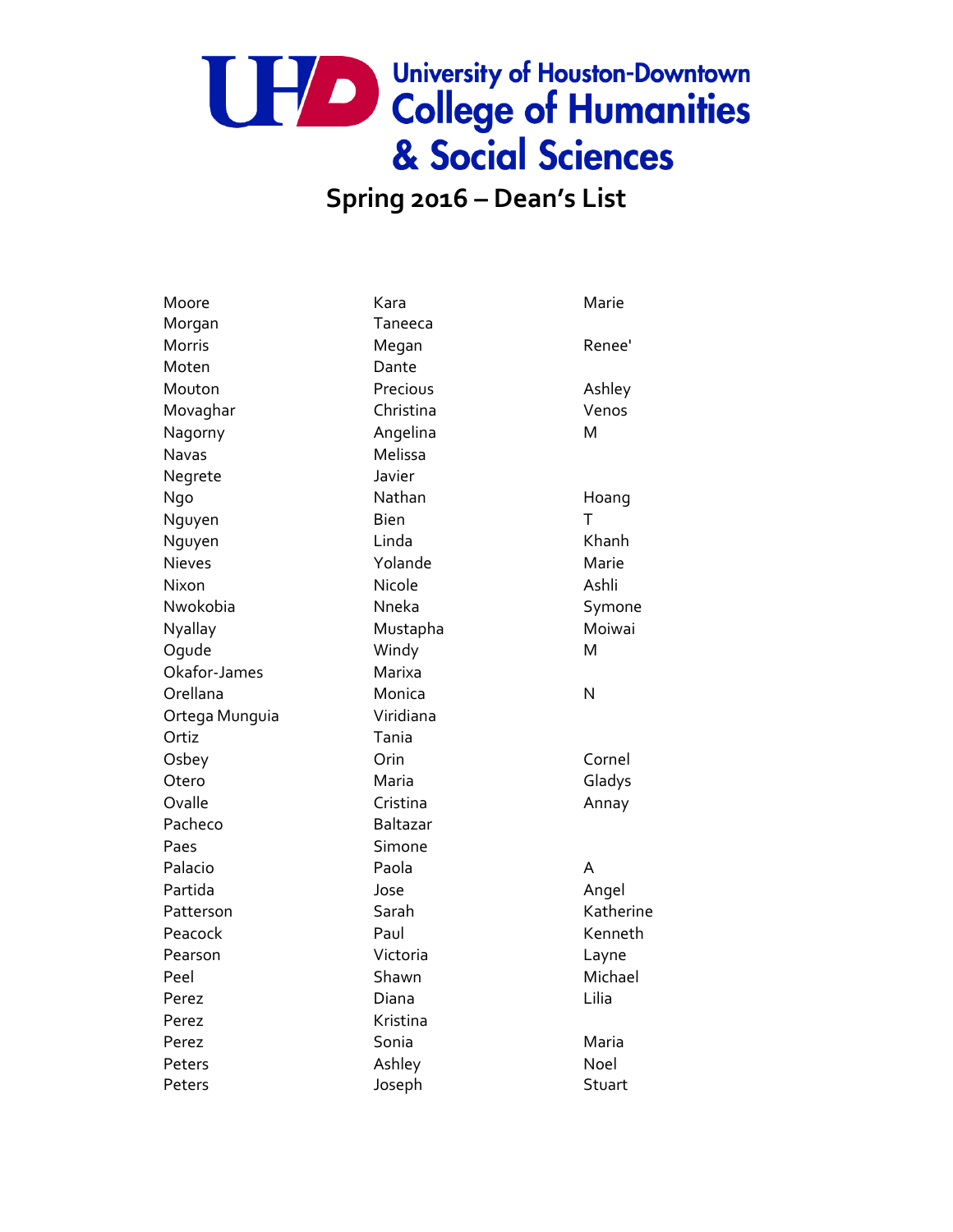### **Spring 2016 – Dean's List**

| Pham               | Huy           | T              |
|--------------------|---------------|----------------|
| Pisana             | <b>Bianca</b> | Alicia         |
| Porreca            | Marie         | Rose           |
| Porter             | Dionnica      | Patrice        |
| Prewitt            | Kristina      | L              |
| Price              | Mary          | Laura          |
| Quijano            | Desaree       | Danielle       |
| Ramales-Perez      | Gitzell       |                |
| Ramirez            | Karina        |                |
| Ramirez            | Luis          |                |
| Ramirez            | Perla         | Clara          |
| Ramirez            | Vanessa       |                |
| Ramos              | Carolina      |                |
| Ramos              | Macy          | Juliet         |
| Reyes              | Karen         | Ruby           |
| Riles              | Arthur        | Royce          |
| Rivera             | Michelle      | Taylor         |
| Rivera             | Rosio         | Lisseth        |
| Robinson           | Dana          | Kelly          |
| Rodriguez          | Kesley        | Μ              |
| Roman              | Vanessa       |                |
| Romero             | Thalia        | Liliana        |
| Rosenthal          | Lacresha      | Shantee        |
| Salazar Montelongo | Iliana        |                |
| Salazar            | Sadie         | Elizabeth      |
| Salinas            | Bernardo      |                |
| Salu               | Antonia       | Oluwaseun      |
| Sam                | Rodney        | James          |
| Sampang            | Maria         | <b>Sarinas</b> |
| Sanchez            | Angelica      | Nayeli         |
| Sanchez            | Samuel        | Alexander      |
| Sanchez            | Sonia         | Ann            |
| Sang               | Fong          |                |
| Scott-Rose         | Kecia         | Anna-Kay       |
| Scott              | Jeremy        | lan            |
| Sever              | Amy           | Elizabeth      |
| Shabani            | Amir          |                |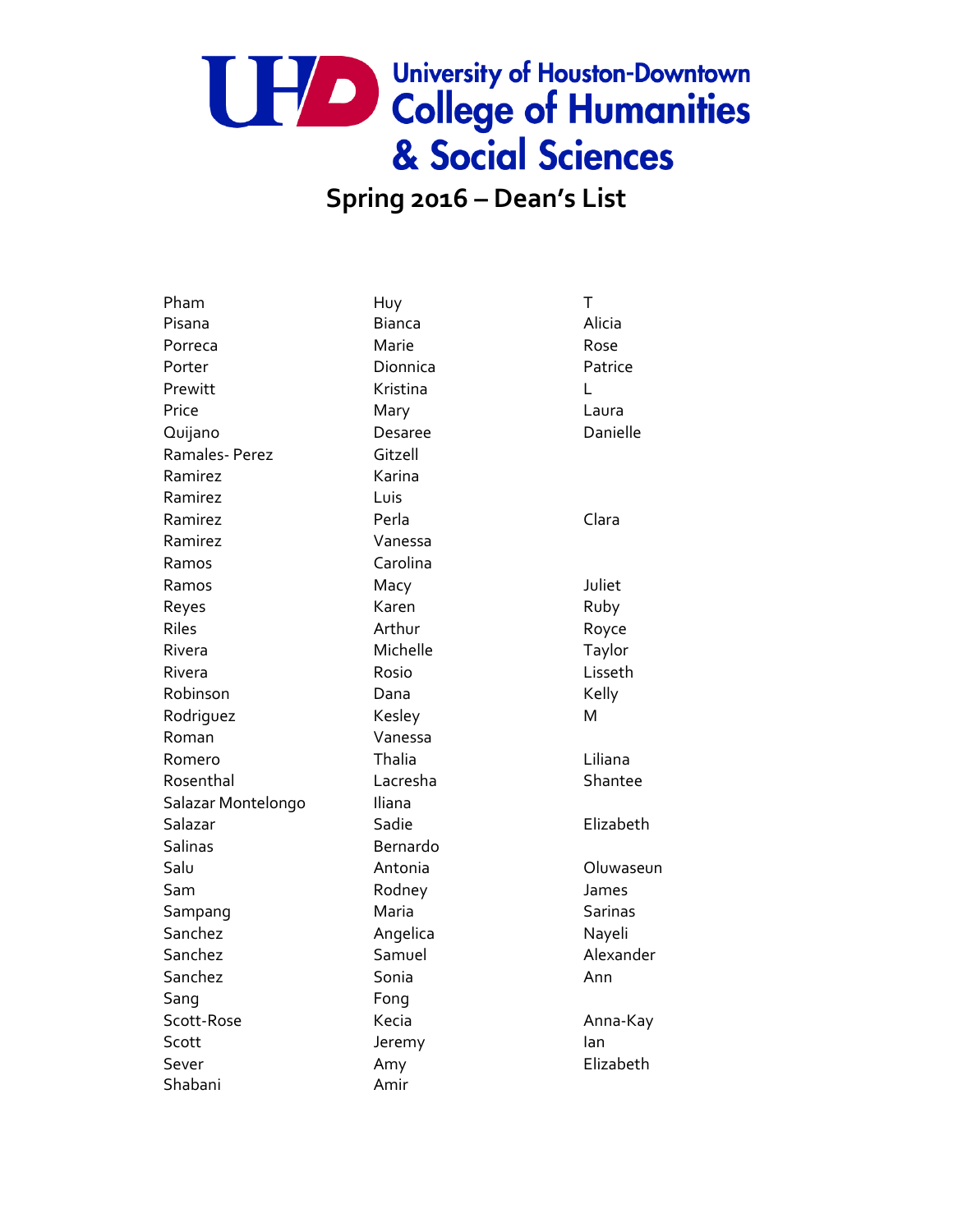## UPA De University of Houston-Downtown & Social Sciences

#### **Spring 2016 – Dean's List**

Solis Michelle Solis Oksana Tamez Natalia Tavera **Abelina** Torres Jennefer Torres Tatiana Turner **Terrance J** 

Sharkey Samantha Loraine Showers Salomi A Shumsky Nathaniel Jacob Sierra **Nadya** Nadya **Esneda** Sikinger Josef Jakop Simmons Corry Corry Dhrelle Simmons Kerrie Elizabeth Smith Dominic Dominic D Smith Margaret N Sommer **Sommer** Jennifer **L** Sorrel **Maria** Maria Rachel Soto **Lilliam** Lilliam Margoth Stewart **Alexandra** K Stier **Holly** Holly Christine Stykes **Kim Renee** Sullivan Savannah-Lei M Sweeney **Briana** Briana M Syed Fahad Uddin Talabi Bardia Tyler Tang Kennedy Nguyen Tatis **Alan** Alan Alfonso Taylor **Brandon** Brandon Michael Taylor **Royce** Royce **Alan** Thigpen Ebony Ebony Toliver **Lisa** Lisa **Pearl** Torres Maria Genoveva Tovar **Ruth** Ruth **Elizabeth** Tran **Phuong** Khanh Tran Uyen Khanh Trujillo Daniel Alejandro